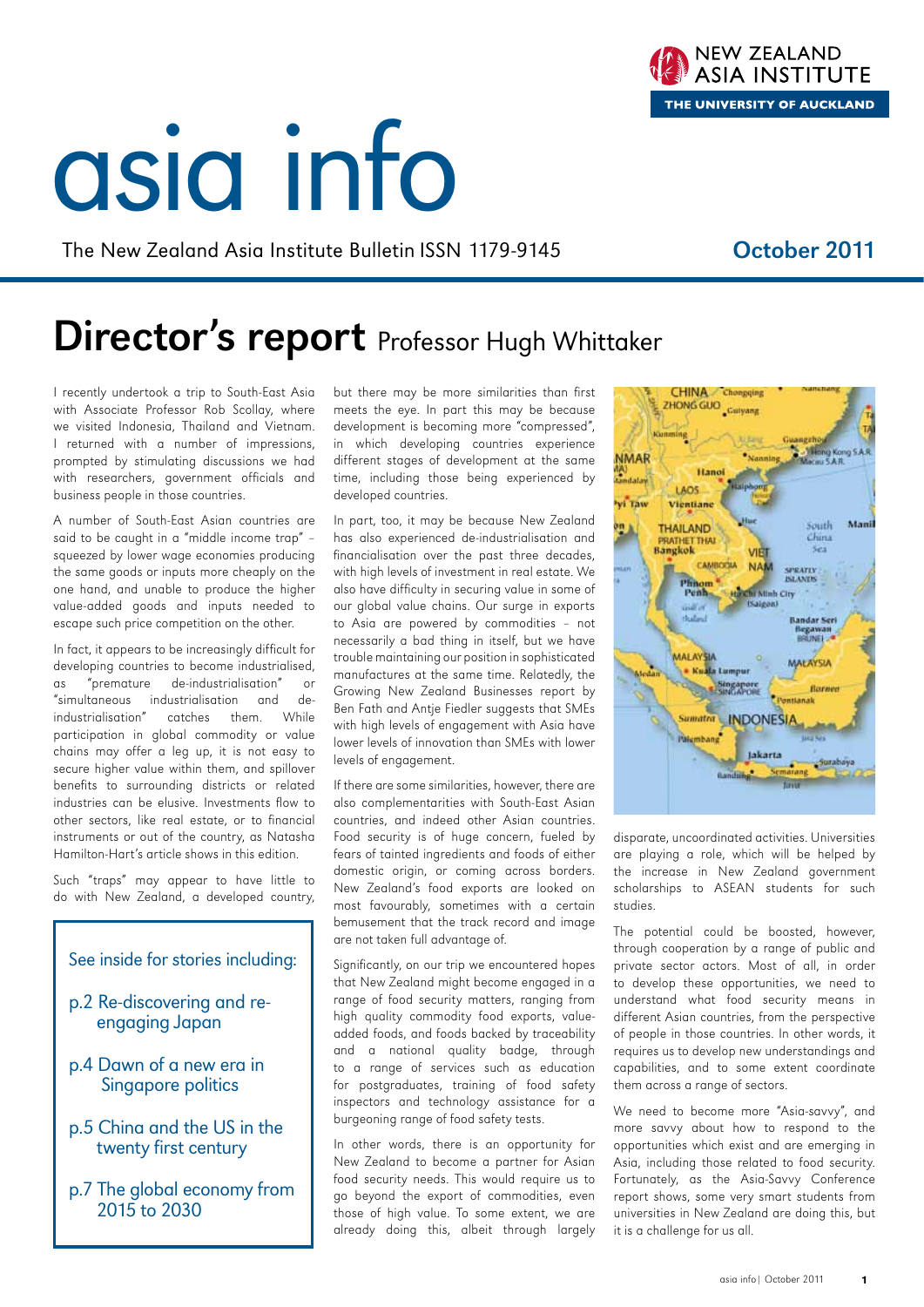

# Re-discovering and re-engaging Japan

The New Zealand Asia Institute (NZAI) this year initiated a joint three-year project, "Re-discovering and reengaging Japan", with the School of Asian Studies.

With the aim of using this project to strengthen Japanese studies at The University of Auckland, the NZAI has secured a grant from the Japan Foundation for three years to partially fund a Chair Professor in Japan Studies, a post-doctoral fellow, an international conference and related publications and an academic database on Asia. The NZAI is grateful for the support and assistance of the Consulate-General of Japan in Auckland in this project, which was kicked off with three seminars about Japan in August.

#### Japan's trade diplomacy in the Asia-Pacific

Professor Yorizumi Watanabe from Japan's Keio University gave a seminar on Japanese FTA policy and its attitude towards the Trans-Pacific Partnership (TPP).

He explained how Japan began its FTA negotiations in 2001 when they were called<br>Economic Partnership Agreements, or Economic Partnership Agreements, or EPAs. Japan has since signed a dozen such agreements and is now in negotiations with Australia, India, Peru and the Gulf Corporation Council nations.

The recent earthquake and tsunami, in Professor Watanabe's opinion, may add momentum to the process. Specifically, the area hit by the disasters has a high concentration of agriculture and fishery products and it is likely to take years before farming can resume there. The resulting supply-demand pressure might prompt Japan to review its agricultural policy and agricultural tariffs, which could have a positive impact on the potential of a Japan-New Zealand FTA.

Professor Watanabe noted that against the backdrop of these signed and impending FTAs, Japan could consider taking the logical next step of joining the TPP initiated by New Zealand, Brunei, Chile and Singapore.

The Japanese business community in particular will welcome such an ambitious "secondgeneration" trade architecture. One important reason is that FTAs and the WTO-related rules have already exposed their limitations in managing problems arising from international and intra-state trade, investment, competition, government procurement and the like. The TPP may, on the other hand, provide a more effective forum for greater transparency in international trade governance.

Professor Watanabe told delegates that whether or not Japan participates in the TPP, the country should remain vigilant against protectionism, especially in the current trying economic times.



#### Japan after March 11

With Japan comina to grips with the triple disaster of last March and beginning to rebuild from its worst post-war crisis, greater attention is focused on longer-term domestic effects and global implications of the earthquake, the tsunami and the nuclear crisis.

How will Japan finance its massive reconstruction programme? How will the disasters complicate Japan's recovery and re-orientation following its "lost decade"? How have they affected regional and global supply chains? What are the impacts on Japanese society, politics and culture? These are some of the questions that were addressed at an NZAI panel discussion that included Professor Yorizumi Watanabe, Keio University, Mr Meishi Sonobe, Chair of the Japan Beachhead Advisory Board in New Zealand, Professor Hugh Whittaker, NZAI Director, and Mr Corey Wallace, a PhD candidate from the Department of Political Studies with a research focus on Japan.

Emerging from their discussion were serious concerns about the impact of a potential power shortage on Japan's recovery and growth. The panellists noted that should the Japanese public continue their petition against the restarting of some nuclear reactors, and should the government feel pressured to respond to public opinion, 30 percent of power supply could be taken out of the national grid.

With no ready-to-use alternative energy source to fill in the gap, Japan might find it even more challenging to re-emerge economically from its "lost decade".

#### Tax reforms in Japan

In the aftermath of Japan's earthquake and tsunami, the Japanese government has approved a number of supplementary budgets for 2011 but even more relief and recovery funds are likely to be needed.

These fiscal difficulties have added fuel to domestic Japanese discussions on tax reforms, so the NZAI hosted a seminar by Professor Satoshi Watanabe from Hitotsubashi University in Japan to talk about Japan's consumption tax.

According to Professor Watanabe, the Japanese government has for decades been bridging fiscal shortfalls by issuing treasury bonds that are now running at 200 percent of Japan's GDP. In his opinion, the consumption tax may serve as an important complementary source of government earnings. Its revenue contribution since its introduction in 1989 has been stable, which is very different from the fluctuating income and corporate taxes.

Furthermore, in comparison to New Zealand's 15 percent Goods and Services Tax (GST), Japan has a lot of manoeuvring space for lifting its present five percent consumption tax to a higher level through progressive increments.

Professor Watanabe suggested Japanese economists and policy analysts might want to invest more efforts in studying the New Zealand case, in particular the political conditions which enabled the tax reforms to bring in the broadbased and controversial GST. This comment sparked a heated discussion among seminar delegates on the overall effects of New Zealand's tax reforms on income distribution and economic efficiency. As may be expected, no consensus was reached at the end.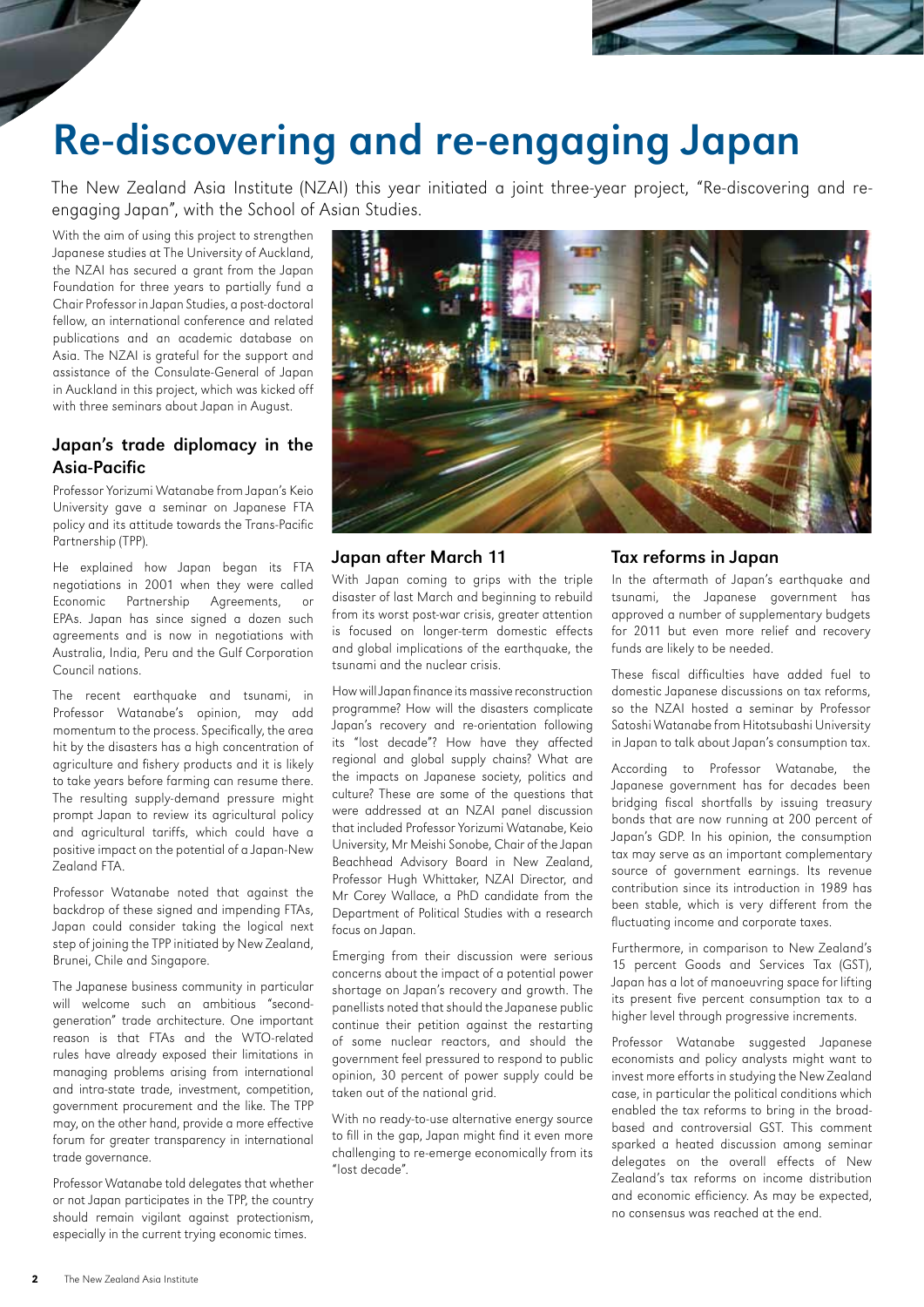## South-East Asia's role in global imbalances: Reserve accumulation and export surpluses

In the decade since the 1997-98 Asian financial crisis, foreign exchange reserves accumulated by South-East Asian countries have reached extraordinary levels. And the state of the state of the state of the Matasha Hamilton-Hart

Although they do not come close to the size of the foreign reserve pool that China has built up – approaching US\$3 trillion – they are nonetheless very large. Total reserves for developing Asia, excluding India and China, amounted to US\$476 billion at the end of 2010, according to the IMF. Why have these countries built up such reserve holdings?

One reason is almost certainly to "self-insure" against any future large capital outflows. South-East Asian countries that experienced a currency crisis in 1997-98 (or those, like Singapore, that did not experience one directly but witnessed the havoc wreaked on their neighbours) have every motive to build up a war chest to help ward off a future abrupt reversal of investor sentiment.

Larger national holdings of foreign exchange reserves make it more feasible to avoid an economically disastrous currency crisis, and reduce the threshold at which a country could be forced to go to the IMF for emergency loans – an experience that was both economically and politically painful for Indonesia, Thailand and Korea in 1997.

Precautionary motives for building up foreign reserves, however, probably do not fully explain the trend in much of East Asia. For some countries, levels of reserve holdings are likely to be in excess of what prudence would require, although how much is enough is something that economists continue to debate.

Further, if countries were solely motivated by concerns about avoiding a future currency crisis they could use alternative measures to reduce vulnerability, in particular taking steps to restrict short-term capital inflows and avoiding current account deficits. In fact, most countries in the region have been running sustained current account surpluses since 1998, and China – the country that has accumulated the most spectacular foreign exchange reserves – does restrict short-term capital inflows.

There is thus likely to be a second reason for reserve accumulation in much of the region. Reserve accumulation is the by-product of what economists Joshua Aizenman and Jaewoo Lee have termed "monetary mercantilism" – a strategy to ensure that the national currency does not increase in value vis-à-vis major export markets.

The charge of deliberate currency undervaluation as a means of gaining a trade

advantage has been made most prominently by the United States against China, but there is evidence that other countries in East Asia have over the last decade taken steps to limit the upward appreciation of their currencies. In a context marked by high capital mobility, these countries have engaged in what is known as "sterilisation" – effectively mopping up capital inflows by issuing bonds or other instruments denominated in local currency, and turning around the proceeds to invest in foreign currency assets.

Monetary mercantilism as an explanation for reserve accumulation, however, raises further questions. Why are countries that are already running large current account surpluses intent on sustaining them? The strategy is puzzling when one considers the costs attached to reserve accumulation. Reserves are a form of self-insurance, but insurance is costly.

In this case, there is a direct cost (most often borne by the central bank, and so therefore conveniently off the government's books) that is the consequence of sterilisation. When a central bank intervenes in the local money market by issuing bonds to mop up excess liquidity, it pays a relatively high interest rate (at the moment, for example, the coupon rate for short-dated government bonds issued by Indonesia's central bank ranges between 11 and 14 percent).

The central bank then uses the proceeds to intervene in foreign exchange markets by selling the local currency and buying foreign currency

assets, such as US government securities – which currently have yields close to zero.

For countries that remain at substantially lower levels of per capita income than the US, this transfer of resources from poor to rich represents a significant misallocation: oversaving and under-consumption by those who have less, to sustain under-saving and overconsumption by those who have more. In addition, the process of sterilisation perpetuates incentives for short-term capital inflows and the accumulation of private sector foreign liabilities, as interest rate differentials and expectations of eventual exchange rate appreciation create a perverse spiral of market behaviour.

Despite recent financial market instability, which has created a tendency for investors to return to low-yield US assets and reduce exposure to emerging markets, the overall picture is one that resembles the macroeconomic position of South-East Asian countries in the lead-up to the Asian financial crisis.

To be sure, the current account deficits that many of these countries ran then have since been reversed, making them less vulnerable. Precautionary motives alone, however, do not account for the determination to run current account surpluses. The underlying drivers for the set of intervention measures employed in the region are likely to be found in the domestic political economies of regional countries, which have long catered to a growth strategy based on exports rather than domestic consumption.

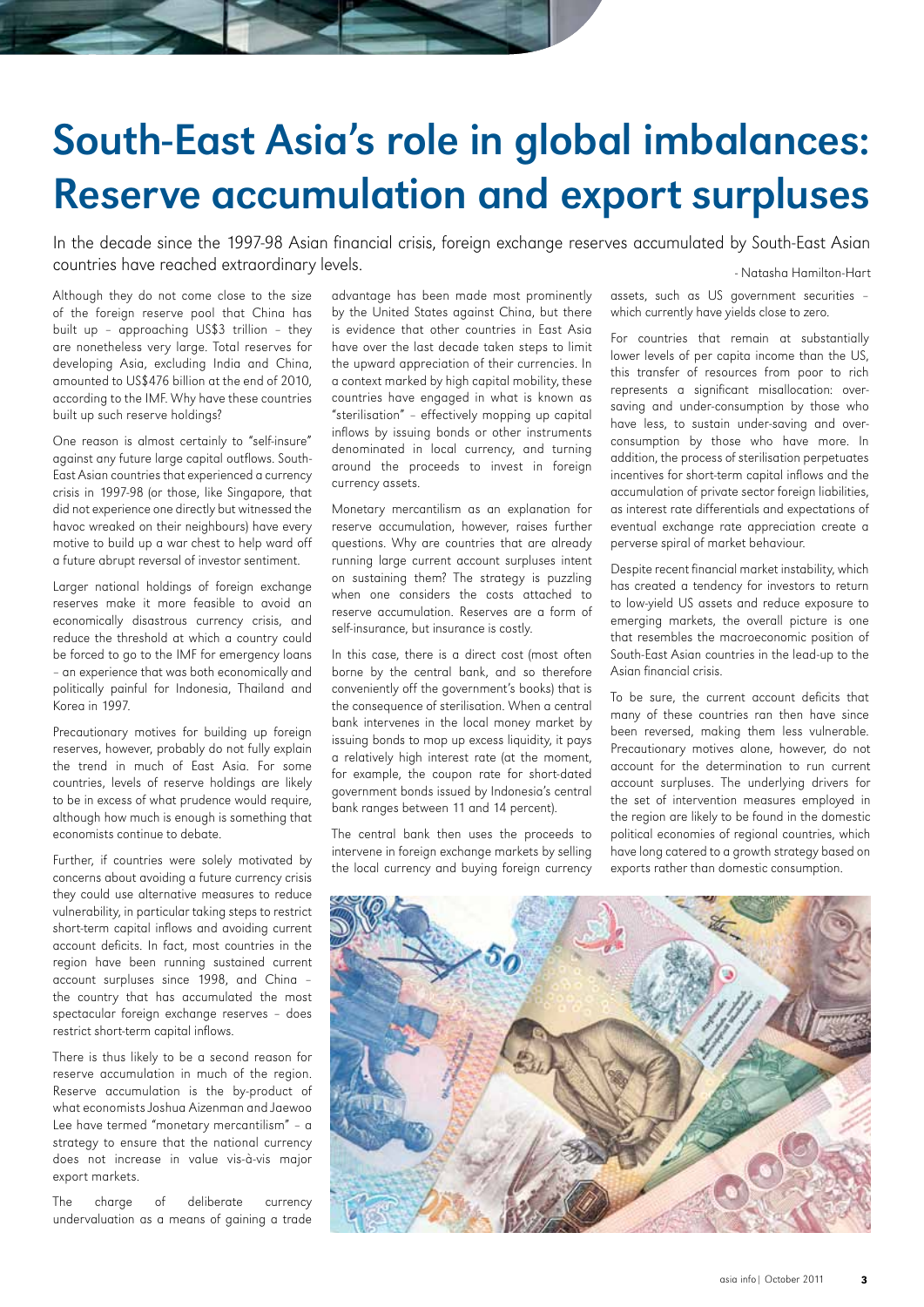

## Dawn of a new era in Singapore politics

Singapore's 2011 election is seen by many Singaporeans as an important watershed in the city-state's political history.

The long-ruling People's Action Party (PAP) won only 60 percent of the popular vote and lost a Group Representation Constituency for the first time in five decades of governing the country.

Yet the significance of this changing political landscape is not just because Singapore now has the highest number of opposition MPs since its independence, NZAI Asian Affairs Adviser Charles Chow told guests during a seminar in May.

More importantly, the significance of these changes is because Singaporeans are no longer politically apathetic. In their genuine, engaging and informed pre and post-election discussions and debates, they have put across their opinion loud and clear that the PAP government has lost touch.

According to Charles, Singaporeans do acknowledge and appreciate the accomplishment of Lee Kuan Yew and his PAP party in lifting their island county from a third world economy to a first world "Asian tiger" within one generation.

Many of them, however, believe that nationbuilding and community development are not all about GDP, especially when economic growth is accompanied by widening income and wealth disparities. Charles believes the 2011 election results indicate that the Singapore government completely failed to judge the frustration of its citizens over unfairly high salaries paid to upper echelons of the civil servants and top executives of risk-free government-linked public listed companies.

While political dissent is still vigilantly monitored, Singaporean voters seem no longer hesitant in expressing their discontent with the government policy of replacing local "slow learners" with foreign "talents" for economic "competiveness". They have openly voiced their resentment that among the three million born and bred Singaporeans there are now more than two million foreign permanent residents and work permit holders, resulting in overcrowding, climbing housing costs and a growing "underclass".



Charles Chow talks politics during an NZAI presentation on the changing Singaporean landscape.

In Charles' opinion, the election saw the people of Singapore unite and demand a more compassionate society ruled by the heart as much as by the brain.

# China's October Revolution: 100 years on

The NZAI marked the 100th anniversary of republicanism in China with a lecture in October from Dr Richard Phillips, Senior Lecturer in the School of Asian Studies and author of *China since 1911* (Macmillan, 1996).

Richard argued that the events that led to republicanism in 1911 involved two simultaneous movements represented by the Chinese term *geming* 革命, now routinely translated as "revolution".

The first movement took its inspiration from the older meaning of geming, which is about overturning the mandate and the expectation that a particular ruling royal house had reached the end of its legitimate tenure of power. By 1911 the Manchu Qing dynasty had been buffeted for decades by difficulties common to every declining dynasty in China, but most clearly epitomised by its poor response to acute flooding in the lower Yangzi Valley in September 1911.

The second movement related to the new meaning of geming in Japan, which is a total overthrow of the existing system as in the antimonarchic revolutions in European history. The inspiration for this movement came from nineteenth century external challengers who wished to control China not as potential insiders, like earlier Inner Asian conquerors of China, but as confirmed outsiders who had no intention of ruling the world from China. These challengers also doubted the value of Chinese culture, even while looting its museums and private collections for their artefacts.

Along with these outsiders came powerful and corrosive ideas such as representative assemblies under a constitution that limited central government power by defining citizens' rights and duties, with the ultimate possibility of republicanism as a replacement for monarchy.

During his lecture, Richard outlined the problems of the Qing Dynasty and noted the lesser-known first instance of a declared republic in China, in Taiwan between 23 May and 21 October 1895 in the face of a Japanese take-over. He explored the battle after 1895 between those pursuing a constitutional monarchy and those aiming for a republican revolution.

Richard also praised Sun Yatsen (Sun Yixian) for his early and ongoing commitment to revolution, while expressing considerable doubt over Sun's organisational skills and questioning the orthodox view that Sun was the unopposed leader of the revolutionaries.

He spoke about the events of the latter half of 1911, when the independence of the Qing

Dynasty was first declared at county level in Sichuan in September, well before the publicly honoured date of 10 October 1911. The new republic, formally announced on 1 January 1912, carried out its foreign inspired mandate very promptly, holding the elections with the world's largest electorate in late 1912 and convening the parliament in 1913.

Yet from then on the political situation deteriorated rapidly and the optimistic promise of a strong China after the removal of monarchy was not achieved.

Richard talked about the chief legacy of the revolution, which destroyed the monarchical option for China, despite efforts by royalists to restore an emperor, but was the first step on a complex journey to the reconstruction of Chinese social and political order.

He concluded by saying there is value in seeing parallels between the history of China and the history of France, with different numbered republics respecting some aspects of the republican ideal but lacking direct continuity of structure.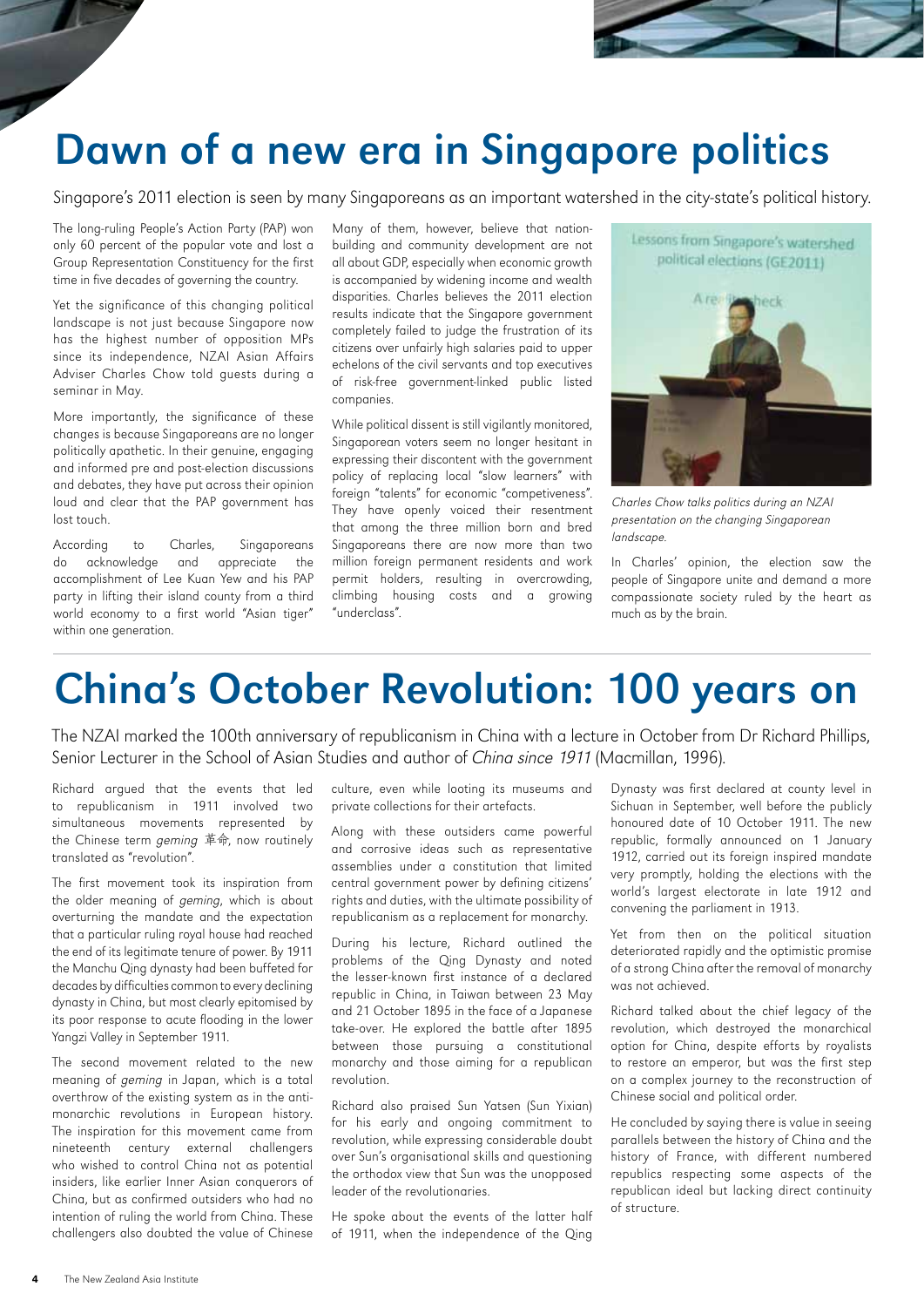

# China and the US in the twenty first century

China and the United States hold the single most important bilateral relationship in the world during the twenty first century, says the New Zealand Prime Minister's Fellow Professor Cui Liru.

Professor Cui, who is also President of the China Institutes of Contemporary International Relations (CICIR), shared his views during a roundtable at the NZAI in August and a public lecture on China-US relations and implications for the Asia-Pacific region.

Furthermore, he told guests, the relationship between China and the US is a matter of concern for not only themselves, but also other Asia-Pacific countries because they mainly interact in this region.

In Professor Cui's opinion, international consensus seems reachable only with some qualifying words such as "diversity" and "complexity". Within China, scholars in policy and public circles for American studies are not able to agree on a characterisation of the relationship either. They are, however, of a similar opinion that the two countries are increasingly becoming economically interdependent, but remain frozen in political and security mistrust.

Professor Cui says many Chinese believe there has been a change of political and public mood in the US on China's rise since last year. Yet they

do not think China should be too concerned about the seemingly growing conservative trend in the US.

No matter what happens during next year's general election, Washington will most likely signify continuity rather than change in its international relations, including policies towards Beijing. At the same time, there are louder voices in China arguing that there may be some truth in the popular description of China as "a lonely rising power". After all, there are huge differences between the Chinese and mainstream democracies' ideologies and political systems.

Similarly, there are also increasing public appeals in China for better understanding of regional and international concerns over its rapid ascend to a dominant economy in the world. According to Professor Cui, there is a greater realisation among the Chinese that in international affairs, perceptions are often more important than reality.

To convince its neighbours and the world about its "peaceful rise", China cannot just issue statements about its intentions. Rather, its

leaders and overseas businesses need to be sensitive about others' worries and behave like "a responsible member" of the international community.

Translating this to the current global economic crisis, said Professor Cui, China should take up the challenge of striking a balance between its high savings for domestic development and greater corporate and household consumption for global economic recovery and growth.

Yet from his point of view, China is not ready for a leadership role in the world. As a matter of fact, it was caught by surprise and unprepared when the global financial crisis pushed it to the central stage and under the spotlight. China does not share the concern that the world is facing a leadership vacuum in major strategic arenas, but maintains that the US still has the capability to lead the global governance system and enforce international norms.

China does, however, support a stronger Japanese yen, euro, and other reserve currencies to help reduce "hiccups" in the economic component of Sino-US relations.

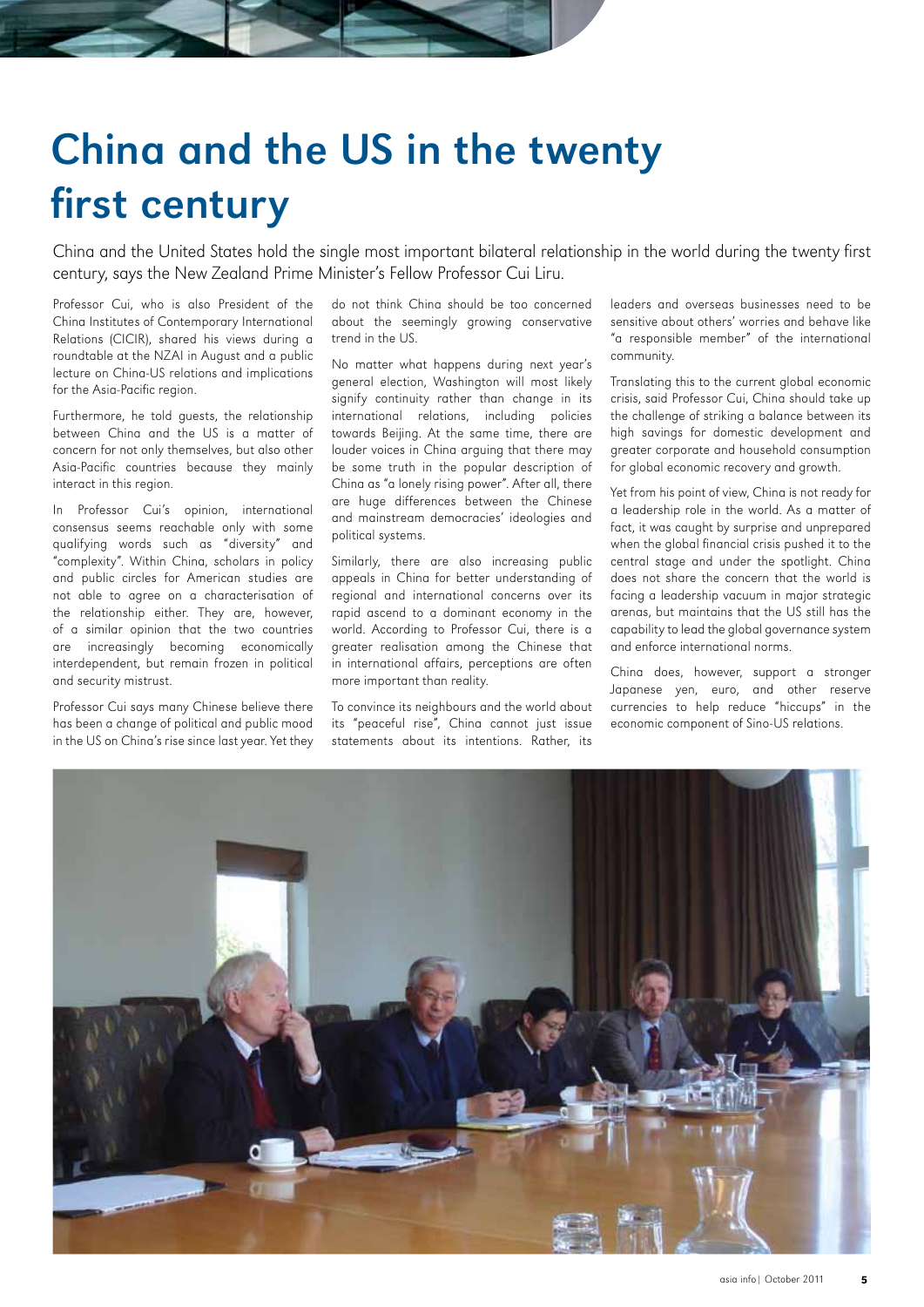

# Intra-regional popular cultural flows: Towards an East Asian identity?

Against the backdrop of a region-wide enthusiasm for East Asian integration since the 1997-98 financial crisis, there has been an explosive growth of cross-border popular cultural flows among the countries in this area.

 Regionally circulated popular culture is now an indispensable part of the average Asian's daily life. The magnitude, dynamics and massive geographic coverage of the "flows" of this cultural form in East Asia signify its potential to become a powerful vehicle for realising the 1998 ASEAN-Plus-Three Summit's vision of an integrated regional community.

Of course, the identity-formation effect of the production and consumption of popular culture will take a long time and a tortuous route to occur, if it ever does. Yet the creative industry- produced popular culture "flows" and the resulting immense intra-regional contacts at the people-to-people level may trigger instantaneous and massive nationalist responses in any locale and to any imported cultural programme.

Perceptions of contents' "truthfulness", "accuracy" or "insinuation", for example, may turn mundane pop cultural commodities into deliberate distortions for political purposes. Given that cultural commodities originating from more developed economies in East Asia generally find it easier to break into the emotional structures of less prosperous nations than the other way round, "unequal" cultural dialogues may also be interpreted as cultural penetration by countries with economic and political muscle into their economically weaker neighbours.

Clearly, the identity reconstruction of East Asians through popular cultural consumption

is an issue of both political significance and political consequence for the region, and possibly with serious repercussions for the world. It thus calls for systematic and collaborative studies covering the key nations caught in the dense cross-border cultural traffic in East Asia.

Yet the research community world-wide does not seem able to keep pace with the growth of creative industries in the region and the transcultural flows they have initiated. Also, research on the consumption side of the intra-regional popular cultural exchanges has to date focused mainly on their contextual specificities, textual factors, economic interests, and technological infrastructure. Few attempts, either in the region or internationally, have been made to examine the interface of cultural adaptation and political identification in the consumption process of popular culture.

To help bridge this gap, the NZAI initiated in February 2010 a comprehensive study on the junction between an East Asian popular cultural regionality in the making and an East Asian identity. A team of 21 scholars and three PhD students from 18 universities in New Zealand, Australia and the Asian region were invited to conduct case studies on interactions of popular cultural flows, state politics and the average audience's receptions in Japan, Korea, China, Taiwan, Vietnam, Singapore, Thailand, Malaysia, Indonesia and the Philippines.

These context-specific investigations were

expected to identify key factors that either facilitate or impede the potential for viewers in a specific location to loosen up the conceptual confines of their grounded nationalities and to forge cultural and political identification first with other Asian stage personae then the countries where they are created.

With the help of a grant from the Chiang Ching-kuo Foundation, the NZAI, in association with the Institute of International Relations (IIR) at Taiwan's National Chengchi University, organised a conference at the IIR for the participants to share their research findings and seek feedback.

They reached the conclusion that since the Asian financial crisis brought the issue of regional integration to the fore of the national policy agenda of East Asia, popular cultural exchanges picked up momentum and became an important component of the regionalisation process among its member states.

The word "popular" in this context served as not only a definition of a cultural category, but also an indication of massive consumer participation. The latter has added both dynamism and dynamics to the evolution of regionalism in this region. Yet there was not at present a definite and shared regional identity in East Asia.

The research findings are expected to be published in an edited volume in 2012.

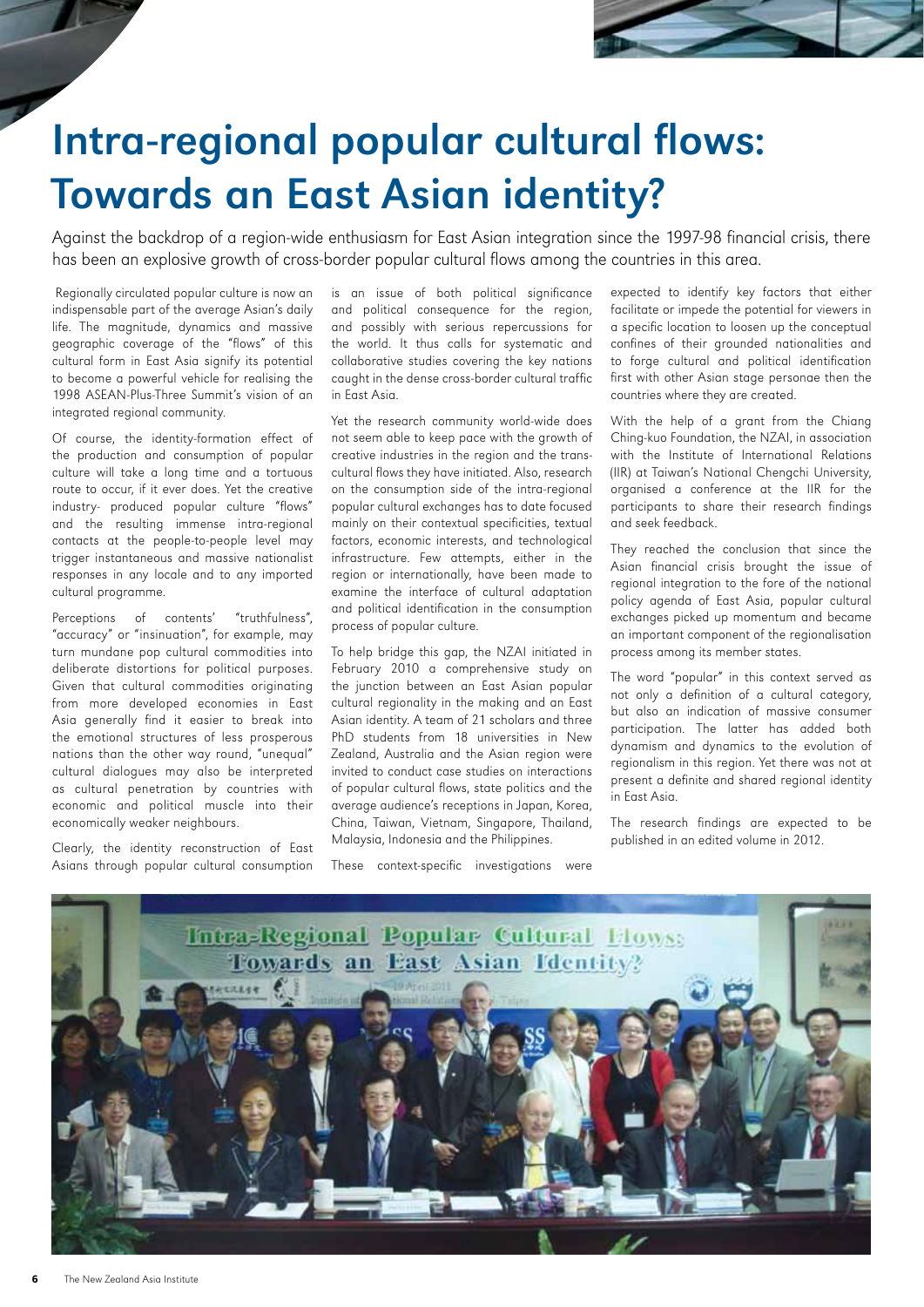## The global economy from 2015 to 2030

The western world economy is in an even more dangerous condition than in late 2008 after the Lehman Brothers collapse, Professor Robert Wade told an NZAI seminar in September.

During his seminar on the current global crisis and recovery, the London School of Economics professor said policymakers back in 2008 were in a cognitive fog but stumbled on the right recipe involving fiscal and monetary stimulus. Now, they confidently prescribe the wrong solution of austerity, or "fiscal consolidation".

Basing their confidence on pre-Keynesian economics, policymakers ignore empirical evidence of the damaging effects of fiscal austerity when the growth rate is very low, unemployment is extremely high and private demand remains sluggish. As a result, this fiscal consolidation recipe is likely to keep many western economies in or close to recession for several more years.

In Professor Wade's opinion, the fundamental cause of the 2008 global crisis was the rising financial fragility, including high global payment imbalances and serious national income inequality. In other words, few microeconomic efforts could possibly have effectively regulated capital flows of the magnitude that accompanied the huge global imbalances and surging income concentration in the 2000s.

Professor Wade explained how international imbalances played an important role in domestic financial instability by credit recycling to those at the local end of the external deficit who spent more than their income. Credit recycling was largely facilitated by the rising inequality of national income distribution. His data indicates, for example, that the top one percent of income recipients in the United States received more than 70 percent of the total real income increase in the 2000s, while the bottom half of the American income distribution stagnated through the 1990s and 2000s.

The bulk of the population on stagnant or near-stagnant incomes nevertheless increased their consumption and housing investment by borrowing. Meanwhile, high net worth households were investing even more in financial instruments to store and multiply their wealth. This resulted in a seemingly virtuous circle in which the rich put their savings into the financial sector that in turn provided loans to low and middle-income families to buy houses, big-ticket items, private education and the like.

Global surplus countries fuelled the cycle by buying the bonds of mortgage lenders, thus helping to keep the cost of household borrowing low and further inflating the housing bubble.

Yet little attention has been given to the importance of rising global imbalances and income inequality as deep causes of the recent financial crisis, and even less to mechanisms that could curb them. The problem lies in the fact that within the dominant neoclassical paradigm, widening income disparities are seen as the

inevitable consequence of private property rights, and a necessary incentive for entrepreneurship and hence economic growth. Not coincidentally, developed countries where these views are most vigorously asserted demonstrate the highest degrees of income concentration and lowest levels of intergenerational social mobility.

Similarly, in emerging and often exportoriented countries, efforts to restructure growth models seem also to have overlooked the issue of achieving a more equitable distribution of income and social services, which will provide a foundation for building up domestic consumption and developing a denser domestic input-output structure.

Professor Wade concluded that the creation of a more stable global economic architecture may require a paradigm shift. As pointed out by Keynes during the Great Depression, when faced with a deep uncertainty about future income and demand as in a recession, neither households nor firms would spend more than the bare minimum.

It is thus a wrong policy choice to cut wages and public spending. Instead, both the deficit and surplus countries should bring income concentration and global imbalances into the centre of their policy debates on how to avoid repeating financial and economic crises.

## What is the emerging global paradigm?

Visiting Professor Jean-Pierre Lehmann from IMD Business School in Switzerland gave a seminar in August on major transformations in the world over the past decade that are the "most profound in all of its millenniums".

He summarised these transformations under five simultaneous revolutions, including the Chinese economic revolution, the global market revolution, the information and communications technology (ICT) revolution, the demographic revolution and the climate revolution.

Of these revolutions, the rise of China and the "Global South" has contributed the most to the rapid shifting dynamics of international trade and the conclusion of the 200-year Western dominance of the global economic power structure. If Deng Xiaoping said in 1978 that China could not do without global capitalism, today it is the other way round.

Yet Professor Lehmann also pointed out that the transitions have thus far been chaotic and are headed towards uncertainty. The multiplicity of players in the international arena may enhance,

or incapacitate, the international system. Deglobalisation and protectionist sentiments, for example, are arising in Europe in the face of the Eurozone crisis. This situation projects that the failure to adapt, modernise and strengthen global institutions and global governance may prove extremely costly, whether it is world trade, food security or climate change. The social backlash against global liberalisation may also become a key international and domestic uncertainty.

In this uncertain world, however, there are also some reasonable certainties noted by Professor Lehmann. One of them is that the global economic power will continue to gravitate towards Asia. Another is that the world population will further its increase in the South, but decrease in the North.

Additionally, the international community is likely to witness continued rise in food and commodity prices, urban population, middle incomes in emerging economies, consumption expectations of their "aspiring class", South-South trade ties and increasing Chinese influence.